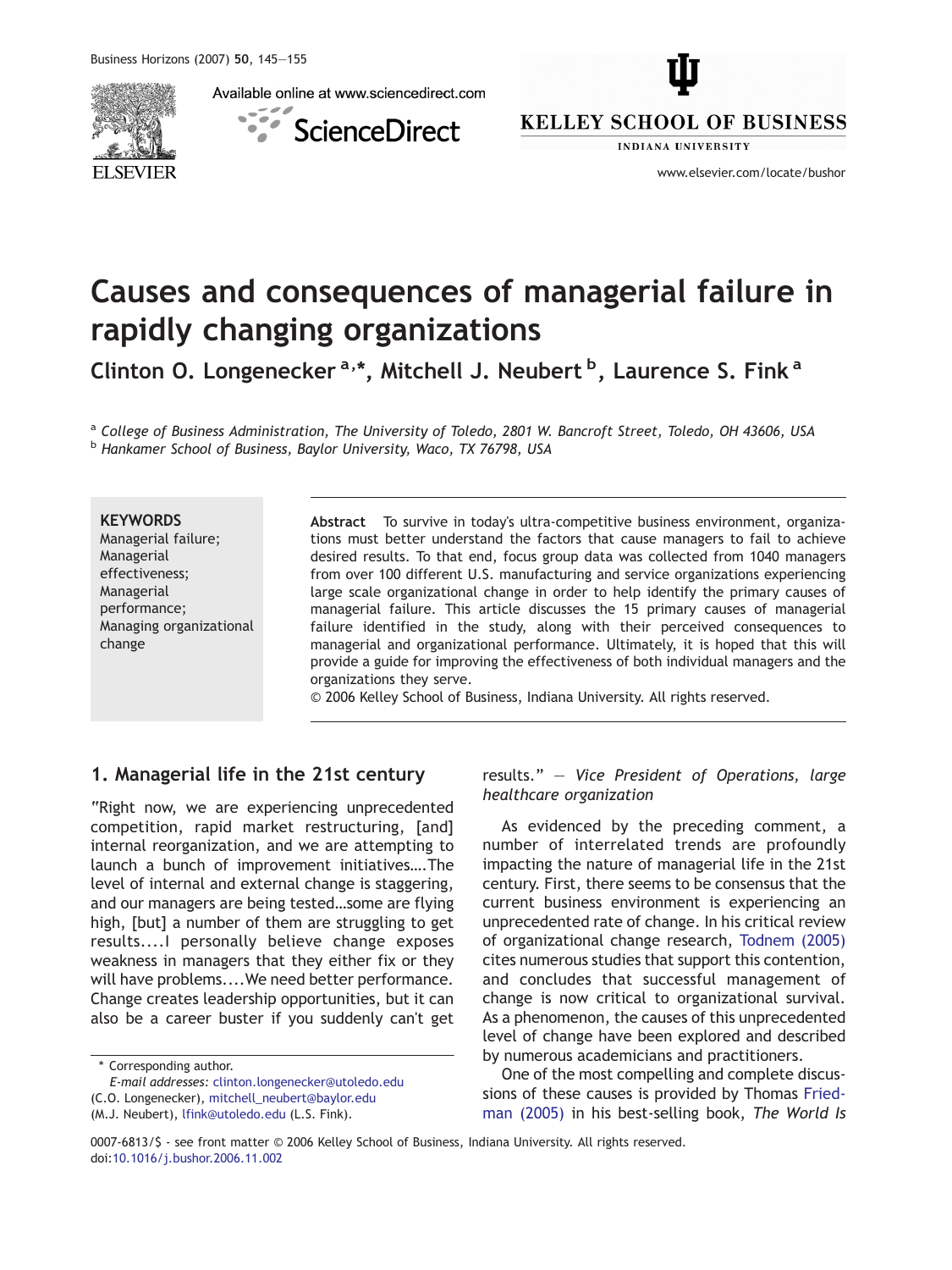Flat. Containing an extensive review of the global, economic, technological, social, political, and organizational trends that have changed the rules of competition in the world marketplace, Friedman's work asserts the "flattening" of the world has made it easier for companies around the globe to compete against each other. This, in turn, has opened a flood gate of new challenges that leaders must address. In response to this competition, organizations are now forced to constantly adapt to remain competitive and survive ([Price, 2006\)](#page-10-0).

The sentiments expressed in the opening quote also reflect that the competitive environment is placing heavy pressure on managers at all levels to respond and improve performance. The growing pressure on managers to achieve better results is illustrated by current newspaper and business publication headlines (e.g., [Deutschman, 2005\)](#page-10-0), as well as recent research studies. For example, [Hambrick, Finkelstein, and Mooney \(2005\)](#page-10-0) point out that, in today's environment, managers must maintain and continuously improve performance or be subject to corporate takeover, organizational extinction, or executive dismissal. This conclusion is supported by research in both organizational downsizing and career survival.

Two studies on organizational downsizing found that a manager's ability to get results was either the number one criteria [\(Longenecker & Ariss,](#page-10-0) [2004](#page-10-0)) or the second most important factor [\(Long](#page-10-0)[enecker, Simonetti, Nykodym, & Scazzero, 1997\)](#page-10-0) in determining which managers kept their jobs. Two related studies on career success that examined factors affecting career survival, one involving over 2000 managers ([Longenecker &](#page-10-0) [Simonetti, 2001\)](#page-10-0) and another involving over 5000 managers [\(Simonetti, 1999](#page-10-0)), indicated that achieving excellent performance/getting results was the single most important factor for keeping one's job and career on track. Furthermore, [Van Velsor and](#page-10-0) [Leslie \(1995\)](#page-10-0) integrated a number of widely-cited studies and identified failure to achieve business objectives (i.e., not getting desired results) as one of the primary themes for managerial career derailment.

The final point demonstrated by the Vice President of Operations' statement regarding managerial life in the 21st century is that many managers, at all levels in the organization, have been unable to rise to the challenges that the rapid change environment presents, and that these managers' "fracture points" or weaknesses are becoming more readily apparent under these conditions. In an article published in the Harvard Business Review, [Kotter \(1995\)](#page-10-0) discusses his analysis of over 100 transformation efforts, and clearly links

business success or failure to the competence and performance of managers at all levels in the organization in leading change.

Unfortunately, the challenges of managing change that arise from the implementation of innovations, continuous improvement initiatives, increased operational velocity, and responding to ever-changing customer demands can make a manager's current skill set obsolete ([Longenecker](#page-10-0) [& Ariss, 2005\)](#page-10-0). As [Higgs and Rowland \(2005\)](#page-10-0) point out, many managers do not have the expertise or capability to manage change under increasingly complex conditions, in which old ways of thinking and solving problems rarely work. In short, several managers, who would otherwise be successful in a more stable environment, fail when rapid change and adaptation is required of them, very much as dams with no apparent problems fail when pressure increases from rising water during storms or hurricanes.

In order to keep their organizations in business and their careers on track, leaders and managers need to get results. Organizations that wish to thrive in the current ultra-competitive environment, which demands successful implementation of change efforts by managers, would be wise to attempt to understand the factors that cause managers to fail to achieve their business objectives in these environments. Unfortunately, very few research studies have examined the reasons for managerial failure, and those that have investigated this topic have not focused on organizations experiencing rapid change in their organizational and business environments. Therefore, it is unclear whether the reported findings actually apply to this population of managers.

One of the most well-known and well-conceived research studies on managerial failure was conducted by Sydney [Finkelstein \(2003\)](#page-10-0) and reported in his book, Why Smart Executives Fail. The author's goal was not only to focus on why businesses fail, but to study the people (CEOs) behind these failures. Further, Finkelstein wanted to understand why the failures took place, such that they could be anticipated and potentially prevented in the future. Interestingly, the scholar discovered that many of the qualities of successful leaders/managers can also be causes of failure. This suggests that one cannot simply study the literature on managerial success if one wishes to identify and correct the causes of managerial failure. Ultimately, Finkelstein's research identified five major causes of CEO failure: choosing to ignore change, pursuing the wrong vision, being too closely connected to the company, exhibiting executive arrogance, and relying on past formulas for success.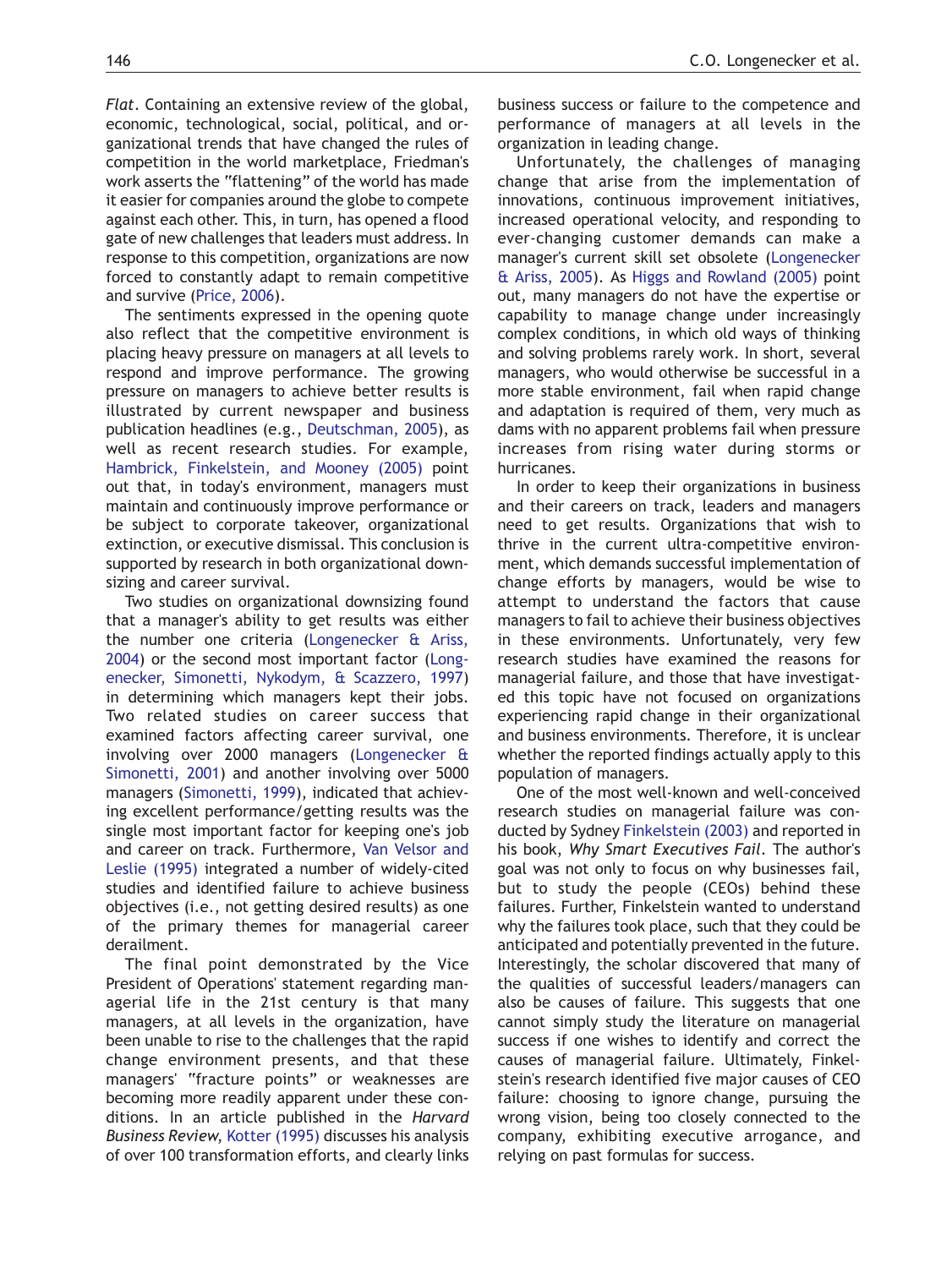While highly informative, Finkelstein's research focused solely on CEOs and their strategic activities, not on the performance of managers at different levels in an organization. Moreover, the study did not focus specifically on managers coping with rapid environmental and organizational change. As such, the results may not be fully generalizable to this population of managers. Against this background, we set off to build on Finkelstein's research and explore why managers, at multiple levels in U.S. organizations, struggle and sometimes fail to achieve needed results when confronted with large scale change. To learn about this issue, we decided to draw upon the experiences of a large cross section of managers from rapidly changing organizations, who were in a position to describe their observations from the field. The goal was to obtain information useful to both organizations and individual managers interested in improving their performance in these dynamic and turbulent times.

## 2. A study on managerial failure

To explore why managers fail to get desired results in rapidly changing organizations, focus groups were conducted with 1040 managers from a convenience sample of over 100 different U.S. manufacturing and service organizations. As part of a larger study on organizational change, the CEOs of each of these enterprises were surveyed via both phone and face-to-face interviews, and agreed with the statement that their organizations were experiencing "large-scale organizational change" in a "rapidly changing business environment." The need to protect or improve their current competitive position in the marketplace was cited as the driving force behind the changes these organizations were undertaking. This competitive pressure caused these organizations to implement numerous large-scale changes including infusing new technologies, process redesign, mergers, consolidations and acquisitions, reengineering activities, organizational restructuring, reconfiguring supply chains, and major workforce redeployment and development activities, among others. In phase one of this study, participant managers were asked the following openended question: "Based on your experience, why do managers fail to get desired results in rapidly changing organizations?" Participants were asked to list the primary reasons for managerial failure on an individual basis.

In phase two of the study, managers were formed into five-person focus groups to share their individual findings and develop consensus as a group in identifying the top 10 causes of managerial failure. In developing the composition of each focus group, great care was taken to include top, middle, and first-line managers and a balance between staff and line-management personnel, in order to provide a diversified experience base for each group and make sure we attained a set of causes relevant to all managerial levels. To ensure consistency, one of the authors led each of the focus groups, which were all read the same set of instructions regarding how to proceed.

Before reviewing the findings generated by these managers, it is important to make several observations about how these focus groups operated. First, the discussions were always lively, energetic, and replete with stories and examples. Second, managers complained that limiting the number of factors they could list was a disservice. Although the respondents could easily have generated lengthy lists of why managers fail to get results, our intent was to focus on the most important causes of managerial failure. Third, while all participants seemed to have rather strong opinions on the subject, group members freely shared information and were able to reach consensus without too much difficulty.

The management sample averaged 44 years of age, was 69% male and 31% female, and included 22% top level, 40% middle level, and 38% front-line managers. Organization representation was evenly split between service and manufacturing enterprises. A total of 208 focus groups generated factors that were then content analyzed using a panel of four managerial judges to categorize each factor into the major categories that emerged as the process unfolded. Three out of four judges had to agree with the placement of a specific cause for it to be counted in a category total; an average of 9.93 factors were generated by each focus group. After all factors were categorized, frequency counts and percentages were tabulated for each factor, and are illustrated in [Table 1](#page-3-0).

# 3. The findings: Primary causes of managerial failure

"Everybody wants to talk about success, but it can open your eyes wide to spend some time talking about why managers fail."  $-$  Manufacturing Manager's observation

Although our focus groups identified a wideranging list of causes of managerial failure, for focus' sake, we will limit our discussion to the top 15 major themes that were cited by at least 30% of our managerial focus groups. [Table 1](#page-3-0) contains the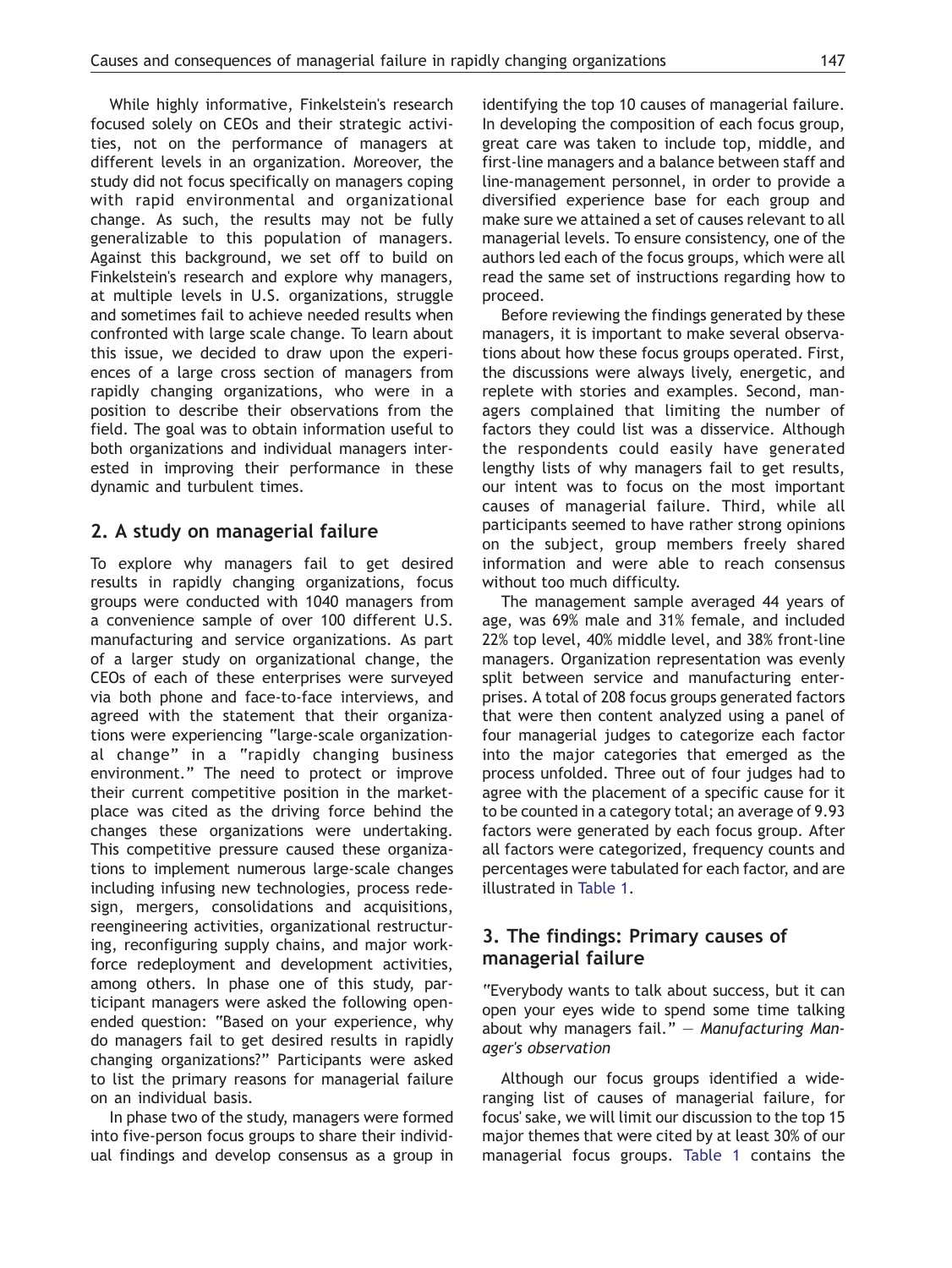<span id="page-3-0"></span>

frequency counts, ranked in hierarchical order, which resulted from the content analysis of the causes of managerial failure. A critical component of this analysis is the associated "consequences," or organizational implications, of these causes that were gleaned from the extensive focus group discussions. Direct quotes will be provided where appropriate. Now, let us see what we can learn about the causes and consequences of managerial failure in rapidly changing organizations.

# 3.1. Cause #1: Ineffective communication skills/practices (81%)

It has been said that all communications are either problem-solving or problem-creating. In most settings, managers will fail if they cannot communicate effectively. Managers in this study made it perfectly clear this is especially true in rapidly changing organizations, where increased stress and coordination requirements caused by workplace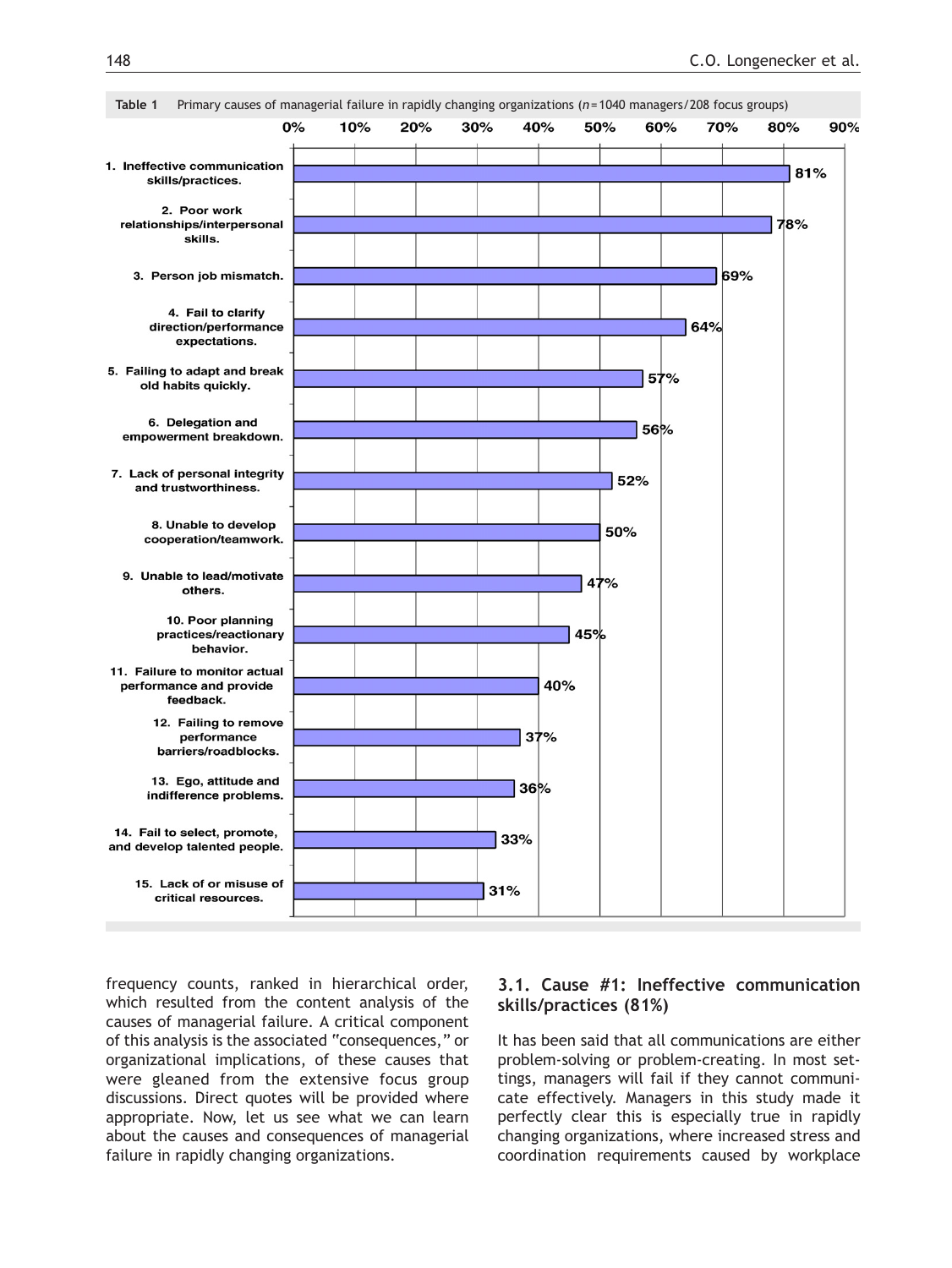changes often result in communication breakdowns. In these situations, managers frequently do not effectively share critical information with individual employees and/or work teams. Additionally, they fail to listen to the concerns of those around them, with potentially devastating outcomes. The flavor of the problem is succinctly captured in the words of one of our executive participants: "Change brings increased levels of busyness and busyness can breed communication problems of all sorts, which can only spell trouble for any leader....Effective communications are the life blood of high performance."

#### 3.1.1. Consequences

Poor communication by managers places employees under a cloud of uncertainty and stress, which leads to decreased performance and an increase in gossip, rumors, and turnover. It makes it difficult for employees to ask questions and understand new job responsibilities, and interferes with the ability of managers and employees to make informed business decisions. It often causes employees to suffer dysfunctional stress, which generates nonoptimal individual performance, personal health problems, and increased turnover of key personnel. Finally, poor communication can lead to loss of productivity if workers become distracted by dysfunctional rumors or gossip.

## 3.2. Cause #2: Poor working relationships/ interpersonal skills (78%)

Effective working relationships have long been considered the cornerstones of good management. Respondents in this study indicated that rapid change exposes poor working relationships and even accelerates their decline by placing additional stress on the people in the relationship and on achieving desired results. When rapid change takes place, a manager's working relationships, interpersonal skills, and internal/external networks become even more critical to getting results. In order to procure the level of commitment and cooperation necessary to properly plan and implement change efforts and actions, managers must have effective 360 degree working relationships. Study participants used terminology such as "connections," "contacts," "go-to people," "confidantes," "trusted ones," and "people who can cover my backside" to speak to the importance of working relationships in handling and coping with large scale change.

#### 3.2.1. Consequences

The inability to foster effective working relationships isolates managers from the informal network of knowledge and resources they so desperately need in order to lead successful change efforts. Failing to create and nurture effective working relationships unnecessarily creates barriers and impediments to getting things done.

## 3.3. Cause #3: Person–job mismatch/skills gap (69%)

In our focus group discussions, a bona fide and yet somewhat veiled concern/fear emerged among participants concerning whether they or other managers had the requisite skills necessary to perform effectively in their changing environments. Rapid changes in what work is to be performed and how it is to be done often requires changes in leadership style and knowledge bases, and new or different skill sets. Respondents expressed a deep-rooted notion that rapid organizational change might cause a manager to find him- or her-self in a situation they are unable to handle. In the words of one manager, "Everybody is concerned about growing old and not having the skills to get the job done, but change can accelerate the speed at which a person might find themselves being functionally obsolete." Skill gaps can include a lack of business acumen or specific technical or soft skills necessary to get results. Dynamic environments might cause a manager who was the right person, in the right job, at the right time one day, to be struggling the next because of new demands brought on by rapid change.

#### 3.3.1. Consequences

Managers in rapidly changing organizations often find themselves in over their heads due to evolving or changing roles or job descriptions. Individuals in this situation often find they lack the training, skills, or experience necessary to be successful. These changes put managers in challenging positions they are ill-equipped to fulfill, resulting in poor performance for managers and those who depend on their performance and leadership to get results.

#### 3.4. Cause #4: Failing to set clear direction/ clarify performance expectations (64%)

When things are in a state of flux and managers fail to set a clear strategic direction and create focus for a work group, department, or even division, many bad things can and do happen. Whether their work is structured around individual or group activities, employees want a concrete notion of what duties and goals they should be pursuing, and against what criteria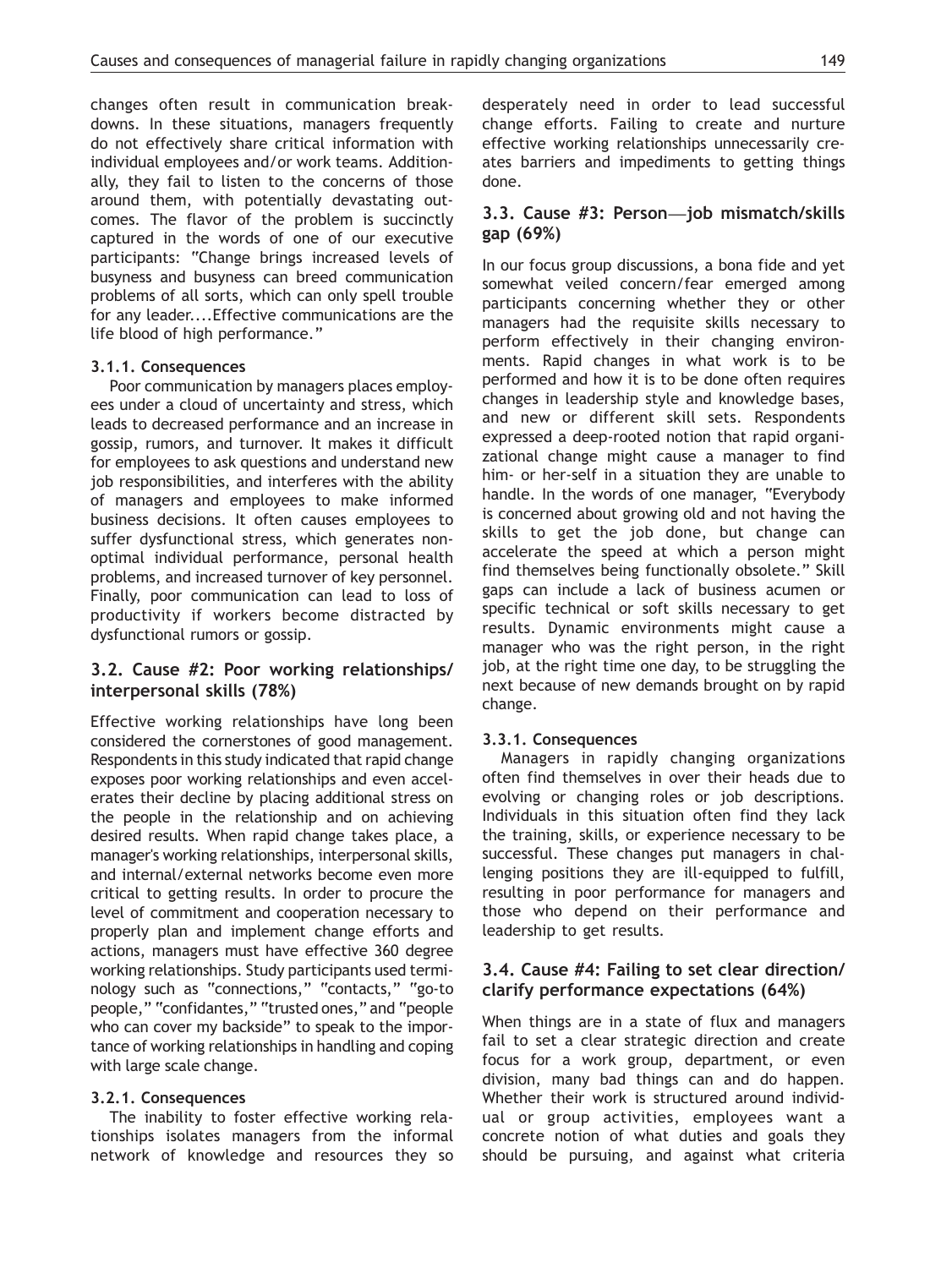their performance will be judged. During periods of rapid change, workers seek a sense of purpose, a clear vision of where things are headed, and detailed guidance regarding which activities and tasks they should attend to. As expressed by our study participants, failing to set a clear direction for one's work group creates "uncertainty," "ambiguity," "doubt," "added stress," and "guessing about where we are going and what should be done," and "it wastes time, energy, and critical resources." These negatives are compounded at the group level when a manager fails to clarify performance expectations at the individual level. Followers want to know to what level they must perform to be perceived as "successful" on the job, and need comprehensible information so they can prioritize tasks and duties. Thus, the most elementary of management practices becomes exceedingly critical in periods of transformation.

## 3.4.1. Consequences

Failure to provide employees with a clear sense of direction and performance expectations negatively impacts planning, decreases employee motivation, results in ineffective resource allocation, and ultimately denigrates the ability of people to navigate through uncertainty. A manager will fail to get results from their staff when they neglect to clarify goals, specify which activities to focus on, and articulate what results are sought from individual contributors and groups that they supervise.

## 3.5. Cause #5: Failing to break old habits and adapt quickly (57%)

As organizations implement change, managers are asked to do new and different things as a key part of the change equation. This adaptation process means that they must break old habits and realign their behavior, actions, and performance with the current needs of the enterprise. Breaking old habits represents a real challenge under the most stable of conditions, but can become even more difficult in periods of change when managers, often devoid of a mentor, coach, or meaningful performance feedback, must alter their role, behaviors, and leadership style on their own. A number of focus groups that identified this cause of failure included colorful addendums to their responses, including "change fast or you are gone," "you'd better change or die trying," "get with the new program or git," and "the only good habit is one that still works." These findings underscore that a manager's inability to adapt and break old habits is often due to their inability to understand environmental signals that suggest change is needed, something that is particularly true when things are happening fast.

#### 3.5.1. Consequences

Lacking another "model" for how to do their job or behave, managers often stick to what they know or are familiar with doing. Failing to adapt and/or break old habits perpetuates the continuance of behaviors and actions that no longer provide value to their department or organization. It also results in the failure to take on new roles, behaviors, or activities that can make a critical difference in the successful implementation of continuous improvement efforts, and/or in achieving results for the organization.

## 3.6. Cause #6: Delegation and empowerment breakdowns (56%)

According to the managers in our study, delegation and empowerment breakdowns are commonplace among managers who fail to get results. Deciding who does what work has always been a challenging task for managers, but in dynamic environments, the delegation process can prove to be even more of a trial. Assigning job responsibilities and granting people the authority and resources they need to get things done is a process that requires thought, planning, communication, and trust. These actions frequently do not receive the attention they deserve in stable environments, so when significant workplace changes are added to the mix, breakdowns can easily occur. The focus groups made it clear that "deciding who does what work," "providing the resources and authority people need to get the job done," and "empowering people to act and make decisions" are critical management activities that can be bungled or lost track of during periods of transition.

# 3.6.1. Consequences

When managers are poor at delegating, they damage their ability to get things done through people. Ineffective delegation and empowerment practices contribute to confusion and immobilize staff and resources, leading to weak performance. Moreover, when managers fail to properly delegate, it causes them to take on too much "lowerlevel" work, which gets in the way of their focus on the critical responsibilities of planning, organizing, leading, and controlling. In times of rapid change, workers need to take initiative. Such efforts, however, are stymied when they are unsure if they are responsible for the outcome, or if they have the authority to take the action needed.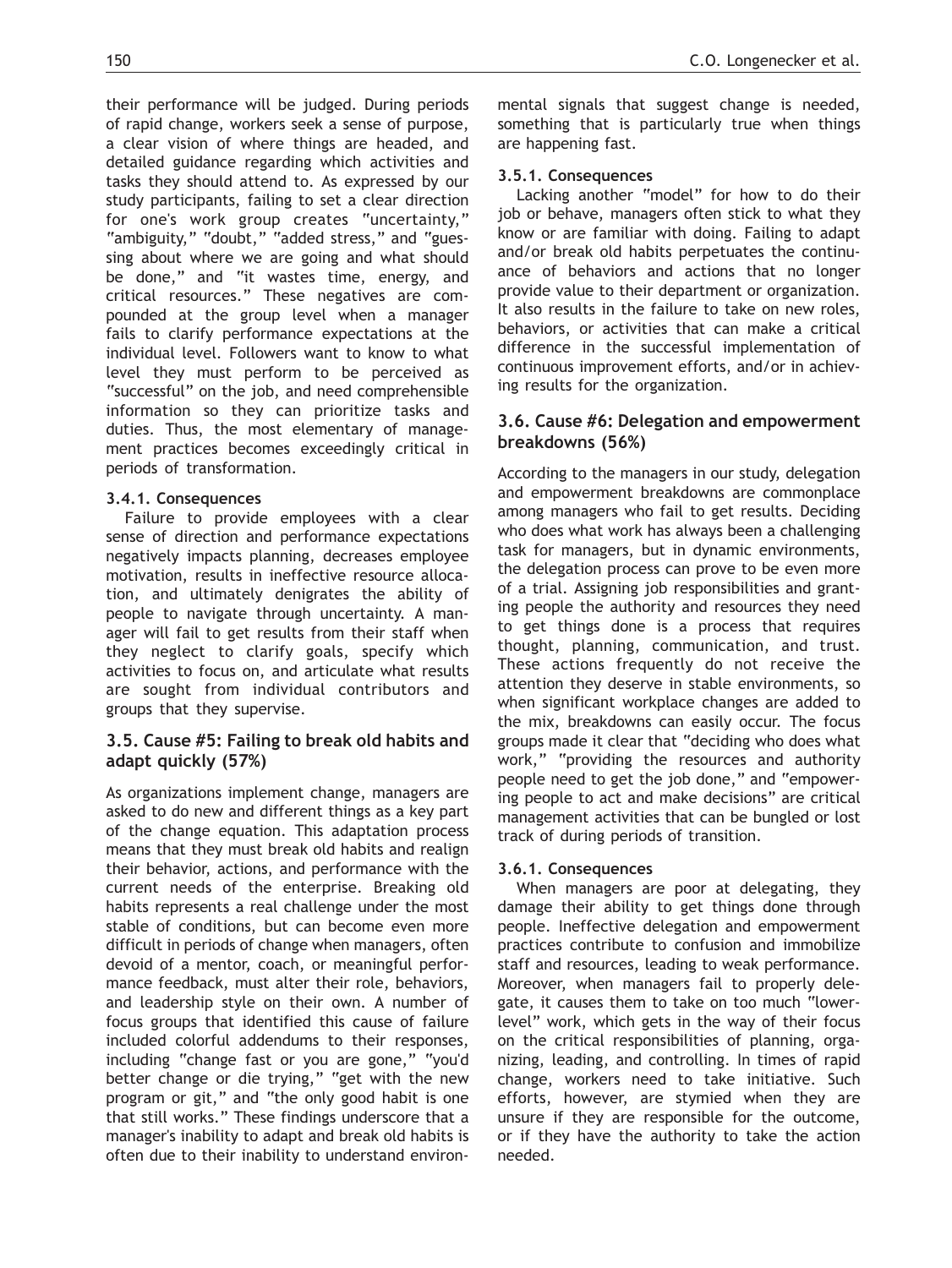# 3.7. Cause #7: Lack of personal integrity and trustworthiness (52%)

Participants made it clear that a manager's likelihood for success is greatly limited when the people around them perceive a lack of personal integrity or character on the manager's part. In times of uncertainty, employees need to believe and trust in their manager's character and competency. Employees evaluate a manager's trustworthiness based on both criteria. A manager's character was described by focus groups as being, from the employee perspective, "extremely critical" during tumultuous times in that it helps calm the fears, doubts, and uncertainties that accompany change. At the same time, a manager's competency is critical to their followers, as people do not want to be the "uninformed following the incompetent." When managers appear incompetent or are found to be lacking moral fiber, employees are unlikely to follow their lead. If workers think that "their backs will not be covered" while they retool and adapt to change, or, in a worst-case scenario, when change efforts falter, they will be even more unlikely to support or embrace change efforts.

## 3.7.1. Consequences

A lack of integrity and trustworthiness damages a manager's ability to implement and lead change. A negative view of a manager's trustworthiness can become a self-fulfilling prophecy, as employees' unwillingness to embrace change efforts leads to the manager's failure to achieve promised results. When a manager is perceived to lack personal integrity and/or trustworthiness, their workers often want that manager to look bad or to get fired. Hence, resistance to change can also be seen as a vehicle to get rid of unpopular or disrespected managers.

# 3.8. Cause #8: Unable to develop cooperation/teamwork (50%)

All of the managers involved in our study had significant experience dealing with change, and they made a strong case for the importance of developing cooperation and teamwork within and across departments. Most change efforts require the cooperation and commitment of various individuals, many of whom have divergent goals. The respondents clearly indicated that when a fellow manager does not know how to develop cooperation and teamwork among people, getting results becomes more challenging or even impossible to achieve. If performance is to be maximized, a manager must create an environment in which people are encouraged to work together and are rewarded for doing so. Participants also spoke to the importance of managers working together to make real change happen. Tellingly, one commented that "It is much easier to get employees to work as a team than it is to get our managers to be cooperative with each other." A manager's talent at creating teamwork and cooperation at all levels is paramount to getting results when change is a necessity.

# 3.8.1. Consequences

In periods of rapid change, the absence of cooperation and teamwork often allows personal agendas of self-preservation and self-promotion to dominate and then destroy collective performance efforts. The result is inferior and significantly slower implementation of new organizational performance initiatives. Cooperation and teamwork are accelerants to the change process, and must be infused into the organization via effective leadership.

# 3.9. Cause #9: Unable to lead and motivate others (47%)

When managers fail to demonstrate effective leader behaviors and the ability to motivate their people, they are in jeopardy. In a dynamic environment, employees seek someone to follow who can help them determine the proper course, stay on track, and successfully navigate through "tough times" or "the difficult trials associated with rapid change." Managers who participated in this study were passionate in their discussions that leadership is the glue that holds organizations together, especially in periods of change. As evidence of this, respondents used such terms and phrases as "unleaders," "demotivators," "dead weight with a tie," "more smoke than fire," "talkers rather than doers," "political appointees," and "professional roadblocks" to describe ineffective leaders.

# 3.9.1. Consequences

Feedback asserted that any manager who is not a leader and who does not know how to bring out the best in his/her people will not succeed in rapidly changing organizations. Failing to gain the respect and commitment of employees leads to a culture of minimal performance, if not noncompliance or even resistance, at a time when change requires extra effort.

# 3.10. Cause #10: Poor planning practices/ reactionary behavior (45%)

According to focus group participants, the old adage is true: If you fail to plan, you plan to fail. In periods of rapid change, managers at all levels become busier than usual and often do not take the time to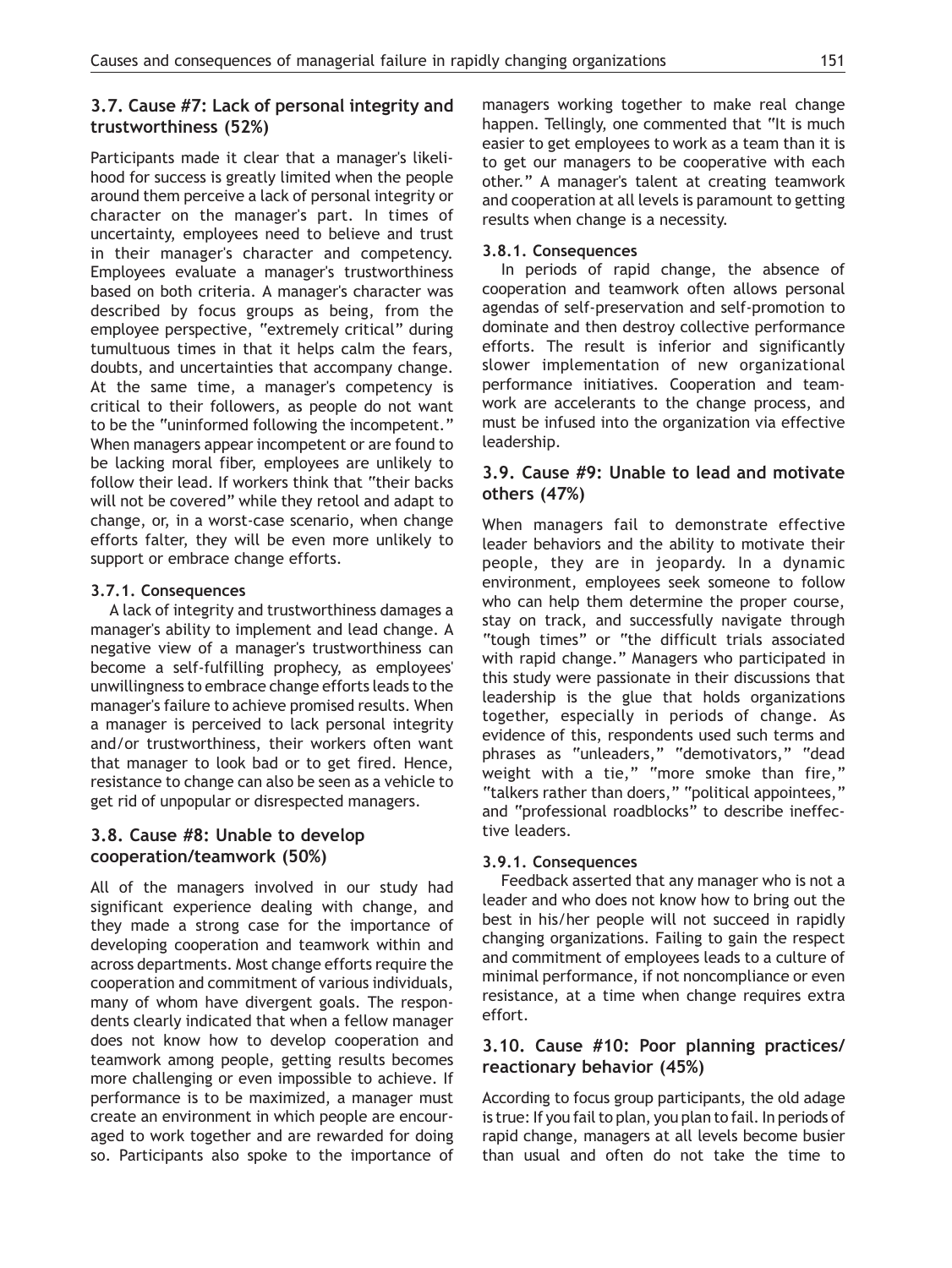appropriately plan or anticipate future organizational needs. Study participants frequently discussed the challenge of finding time to "think," "reflect," "anticipate," and "connect the dots." Therefore, when quick and agile responses to the environment are required, managers are caught flat-footed and fighting fires that could have otherwise been avoided with appropriate planning. This pattern can instigate a downward spiral of reactionary behavior, which affords the manager less and less time to plan as they respond to an ever-increasing number of emergencies. Advanced planning, quick and effective data collection, and environmental scanning and analysis are central to effective performance in this kind of business environment.

#### 3.10.1. Consequences

Poor planning practices and reactionary behavior create disruptive crises that damage performance and morale. When managers fail to plan, they find themselves and the people they represent in a constant reactionary, emergency-driven mode. The consequences of this reactionary behavior include a loss in efficiency and productivity, decreases in morale and employee confidence, and an increase in dysfunctional stress.

## 3.11. Cause #11: Failing to monitor actual performance and provide feedback (40%)

Results-oriented managers know, at all times, where they and their people stand against key performance standards and metrics. Ineffective managers, on the other hand, do not. Managers not only must know which individual standards or metrics to monitor, but also how to combine information from multiple sources or measures to develop a comprehensive understanding of their operation's performance. Respondents identified the necessity of always "knowing where you stand," "keeping track of where things are," "having your finger on the pulse of your operation," and "keeping your eye on the ball." Yet, it is important to point out that monitoring performance against key performance standards and metrics is not enough. Managers must also provide ongoing feedback to the people who affect current and future performance. Regular feedback helps ensure that everyone is aware of their current performance, and in a position to make timely and appropriate performance adjustments.

#### 3.11.1. Consequences

When a manager does not monitor operational and employee performance, this eliminates their ability to use feedback as a performance-enhancing tool. Failure to monitor performance prevents managers from correcting or improving performance in a timely fashion. If a manager does not keep their finger on the "performance pulse" of their operation, they will be slow to adjust to performance problems, and equally slow to reward and reinforce strong performance. Fast changing and competitive climates are not likely to support organizations slow to adjust to performance problems in their employees.

# 3.12. Cause #12: Failing to remove performance roadblocks (37%)

Managers agree that, on the path to obtaining results, it is inevitable to encounter roadblocks along the way. Among the obstacles our focus groups identified were technology problems, conflicting goals, lack of resources, poor operating procedures, bad systems/processes, lack of training, and lack of teamwork. Also mentioned were labor–management conflicts, employee inter-personal spats, and interdepartmental "range wars," all of which can get in the way of people staying focused on getting things done. Ineffective managers fail to anticipate and prevent roadblocks; in addition, when roadblocks do occur, they repeatedly ignore them or are slow in responding, creating a potential myriad of additional unexpected problems. This allows unit performance and/or implementation of needed initiatives to become stymied or even stalemated. Effective managers work to prevent these roadblocks from ever occurring, and are much better at quickly providing solutions when and if they do happen to crop up.

# 3.12.1. Consequences

When managers fail to prevent or find a way to overcome roadblocks, performance (both managerial and employee) always suffers. Moreover, failure to take action results in loss of manager credibility from subordinates, superiors in the organization, or customers. In situations in which managers neglect to remove performance obstacles from the workplace, production bottlenecks develop, important deadlines are missed, customers become dissatisfied, and it becomes much harder for employees to stay motivated and direct their efforts toward implementing continuous improvement programs.

# 3.13. Cause #13: Ego and attitude problems (36%)

An important theme for managerial failure that emerged from our focus groups centered on the issue of managerial narcissism. A sure-fire way of damaging a manager's ability to get results is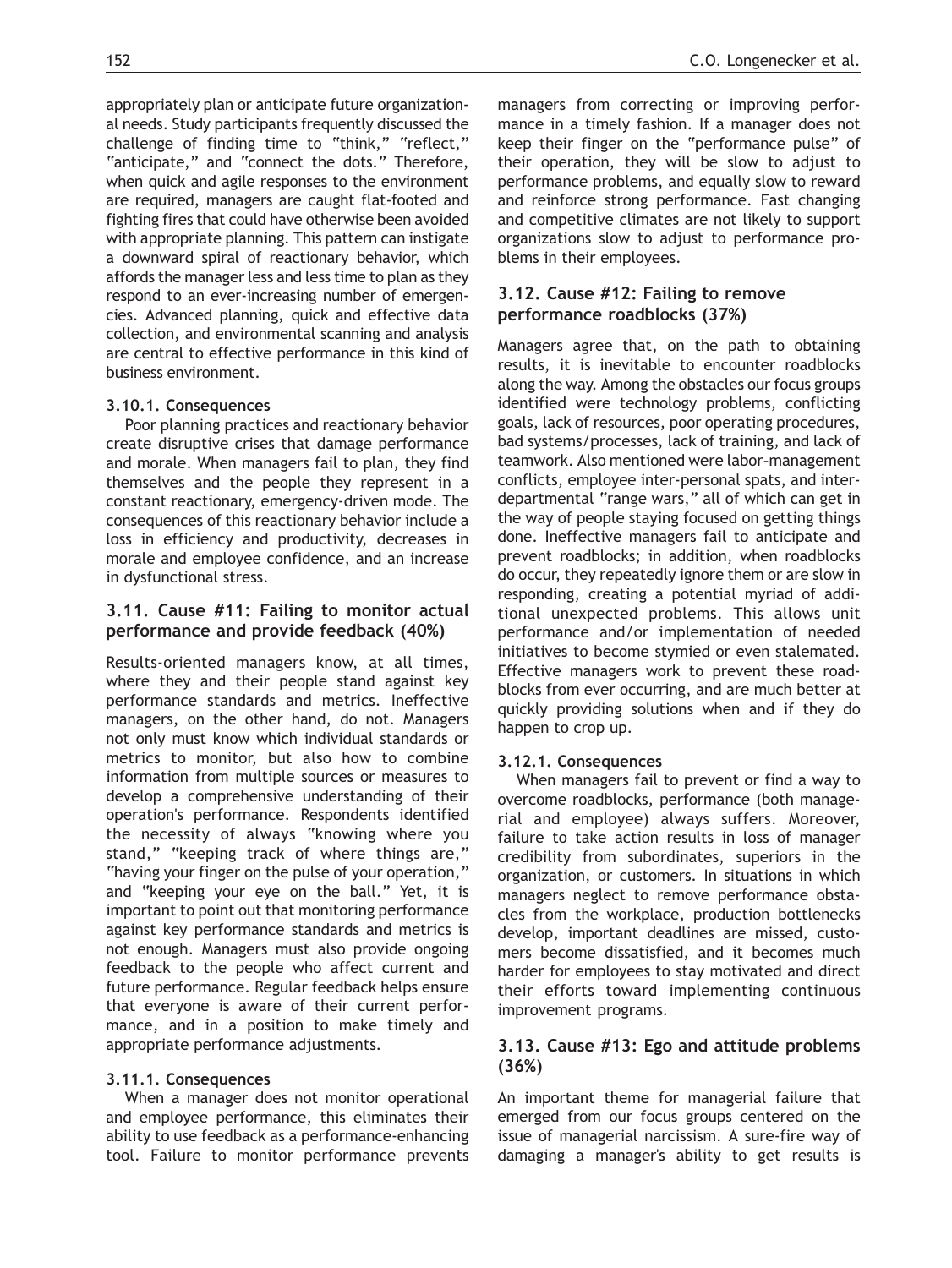having an ego that is "out of control" or "exudes arrogance," or displaying "an outright bad attitude." In times of change, tensions run high and people look to their leaders to provide reassurance, optimism, and a sense of calm. As such, when leaders are found to be "pessimistic," "negative," "nay-sayers," "rumor-mongers," "weavers of woe," or "down in the mouth," they damage their ability to obtain the desired ends. As a general rule, people do not like to be around, or interact or work closely with, individuals with ego and attitude problems. A bad attitude on the part of a manager is like a disease that spreads to everyone it touches, creating an environment of hostility and resentment. This is especially true in times of uncertainty and change.

## 3.13.1. Consequences

Ego and attitude problems are career killers. Managers with oversized egos and/or bad attitudes alienate the people they need the most. As a result, the manager lacks access to important information and never develops the working relationships needed to achieve the level of coordinated activity or cooperation necessary to get results.

# 3.14. Cause #14: Failing to select and develop good people (33%)

It has been said that the quality of performance is a reflection of the quality of people involved (or, in the words of one focus group, "you can't make steak out of hamburger"). Managers fail to get results when they treat people as a uniform commodity and neglect to exercise extreme care in selecting and developing high performers, something that is especially true for organizations in transition. This problem is exacerbated by the current shortage of talent in many labor markets. Selecting good people requires time, planning, skill, insight, and valid methods. Developing star employees requires the same, and includes such systematic activities as cross-training, coaching, performance appraisal, job rotation or giving special assignments, mentoring, and career assessments, to mention but a few. Just as changing organizational landscapes expose a manager's weaknesses, they highlight the quality of a workforce. Thus, change creates a mandate for people performers, which makes the selection and development process even more critical than normal.

#### 3.14.1. Consequences

Failure of managers to carefully select and effectively develop subordinates leads to organizational rigidity and a low ceiling on performance and adaptability. When no effort is put into selecting, promoting, and developing talented people, managers and their organizations are left without the human capital needed to cope with change and produce at expected levels of performance.

# 3.15. Cause #15: Lack of or misuse of critical resources (31%)

Participants in this study made it clear that managers will fail when they do not have sufficient resources, or when they misuse the critical resources that are available to them. These resources can include people, software, hardware, equipment, office space, production technology, and nearly anything that is a line item in a budget. In today's current environment of "do more with less," resource scarcity seems to be a growing phenomenon. Respondents spoke of failure as a function of being "resource starved," or "having resources but not the right resources," or being sent on a "mission impossible" regarding this issue. At the same time, they indicated that managers must know how to deploy and utilize resources in an effective and judicious manner to get desired results, once they do, indeed, receive them.

#### 3.15.1. Consequences

People on the front lines will not have a fighting chance to get results with inadequate and ineffectually deployed resources. When managers do not plan effectively, spend wisely, develop and utilize their people appropriately, and delegate effectively, they can find themselves missing or wanting the resources they need to perform and adapt, whether these resources be physical, financial, or human in nature.

#### 3.16. Other causes

Finally, we would like to briefly highlight five additional causes of managerial failure that did not reach our 30% cutoff, but that are worth noting, nonetheless. These factors include a manager's unwillingness to take risks and experiment (26%), having a bad boss (25%), failing to hold people accountable and follow up on activity (21%), ineffective operating system/processes/SOPs (18%), and being disorganized (16%). The consequences of these causes are wide ranging and include maintenance of the status quo or slower response time, demoralizing personnel, operating inefficiencies, poor working relationships, and resistance to real change, among others. In sum, while the causes of managerial failure are myriad, the ultimate consequence of all 20 factors is poor performance and the inability to achieve desired and needed results.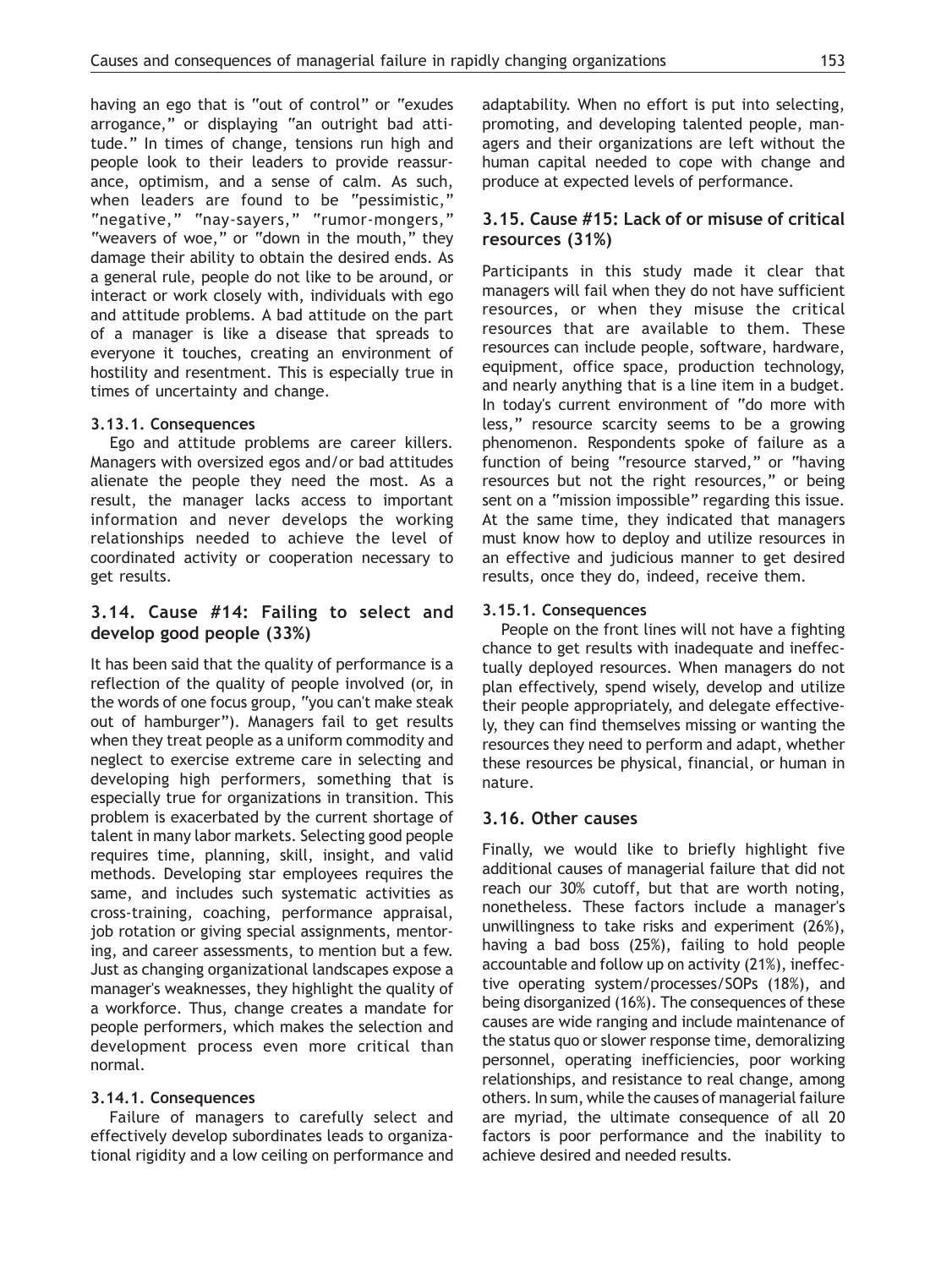## <span id="page-9-0"></span>4. A call to action

The factors identified from the inductive content analysis can be grouped into three broad themes which describe why managers fail to get results in times of change. First, many of the items identified seemed to refer to a number of what could be termed "competencies" necessary to survive in rapidly changing and ultra-competitive climates. The first set of these competencies were primarily social in nature: effective communication, relationship building, clarifying expectations, providing effective feedback, empowerment, team leadership, and motivating others. The second set of competencies were more focused on critical tasks related to proactive planning, delegating, navigating organizational performance road blocks, selecting and developing talented people, and modeling accountability. For organizations, these findings are instructive as to how to intervene to support the development of change-related competencies in their managers.

A second broad theme focused on "personalitybased" factors including attitude, integrity, character, and commitment. Under this umbrella, the elements considered most important by our participating managers included an openness to adaptation and change, integrity, a well-adjusted ego and positive attitude, risk-taking and looking for new and better ways of doing things, and conscientiousness and propensity for organization. Some of the personality-based issues raised by this research offer insight to what may have previously been a blind spot in understanding managerial success or failure in this environment. Managers in this study expressed the belief that those who apply themselves to breaking bad habits, adhering to the highest standards of integrity, consciously expressing humility and genuine concern, demonstrating a willingness to take risks, and getting organized are more likely to experience desired results in rapidly changing environments. Those who refuse to change would be wise to find other lines of work or pursue employment with companies in more stable environments, where their weaknesses are less likely to be apparent. Organizational attempts to address these personality-based factors are unlikely to be successfully handled via quick training programs. These characteristics typically take quite a while to develop, and may possibly take even longer to change. The most promising technique to deal with such issues involves careful selection and long-term development programs instituted by an organization.

Finally, the other items identified fit into a number of "context or system factors" that, when present, seemed to hinder or cripple manager performance in rapidly changing environments. The most critical context factors identified by respondents included person–job mismatch, lack of critical resources, bad bosses/ineffective superiors, and ineffective systems or standard operating procedures that stifle or work against manager change efforts and pursuit of new organizational goals or strategies.

The predominance of response factors related to competencies and personality, in comparison to context, may reflect a fundamental observation

|                                                                                        | Rarely To a limited To a great Always<br>extent | extent |   |
|----------------------------------------------------------------------------------------|-------------------------------------------------|--------|---|
| 1) Practice effective communications?                                                  |                                                 |        |   |
| 2) Nurture effective working relationships?                                            |                                                 |        |   |
| 3) Have the requisite skills necessary to perform their jobs successfully?             |                                                 |        |   |
| 4) Provide clear direction and performance expectations for their subordinates?        |                                                 |        |   |
| 5) Rapidly adapt to change and break outdated work habits quickly?                     |                                                 |        | П |
| 6) Practice effective delegation and empowerment?                                      |                                                 |        |   |
| 7) Demonstrate personal integrity and foster trust?                                    |                                                 |        |   |
| 8) Foster teamwork and cooperation?                                                    |                                                 |        |   |
| 9) Effectively lead and motivate their people?                                         |                                                 |        |   |
| 10) Engage in effective planning practices?                                            |                                                 |        |   |
| 11) Monitor performance and provide ongoing feedback?                                  |                                                 |        |   |
| 12) Remove organizational roadblocks that stand in the way of improved<br>performance? |                                                 |        |   |
| 13) Demonstrate an appropriate attitude and keep their egos in check?                  |                                                 |        |   |
| 14) Select, promote, and develop talented people?                                      |                                                 |        |   |
| 15) Receive and utilize the resources they need to get results?                        |                                                 |        |   |

Table 2 An organizational assessment of the factors that can cause managerial failure

Instructions: Answer each of the following questions in an honest and candid fashion to assess the degree to which your organization's managers effectively practice the keys to enhancing organizational results in periods of rapid change. Any responses found in either the "Rarely" or "To a limited extent" columns represent opportunities for improvement that should be addressed.